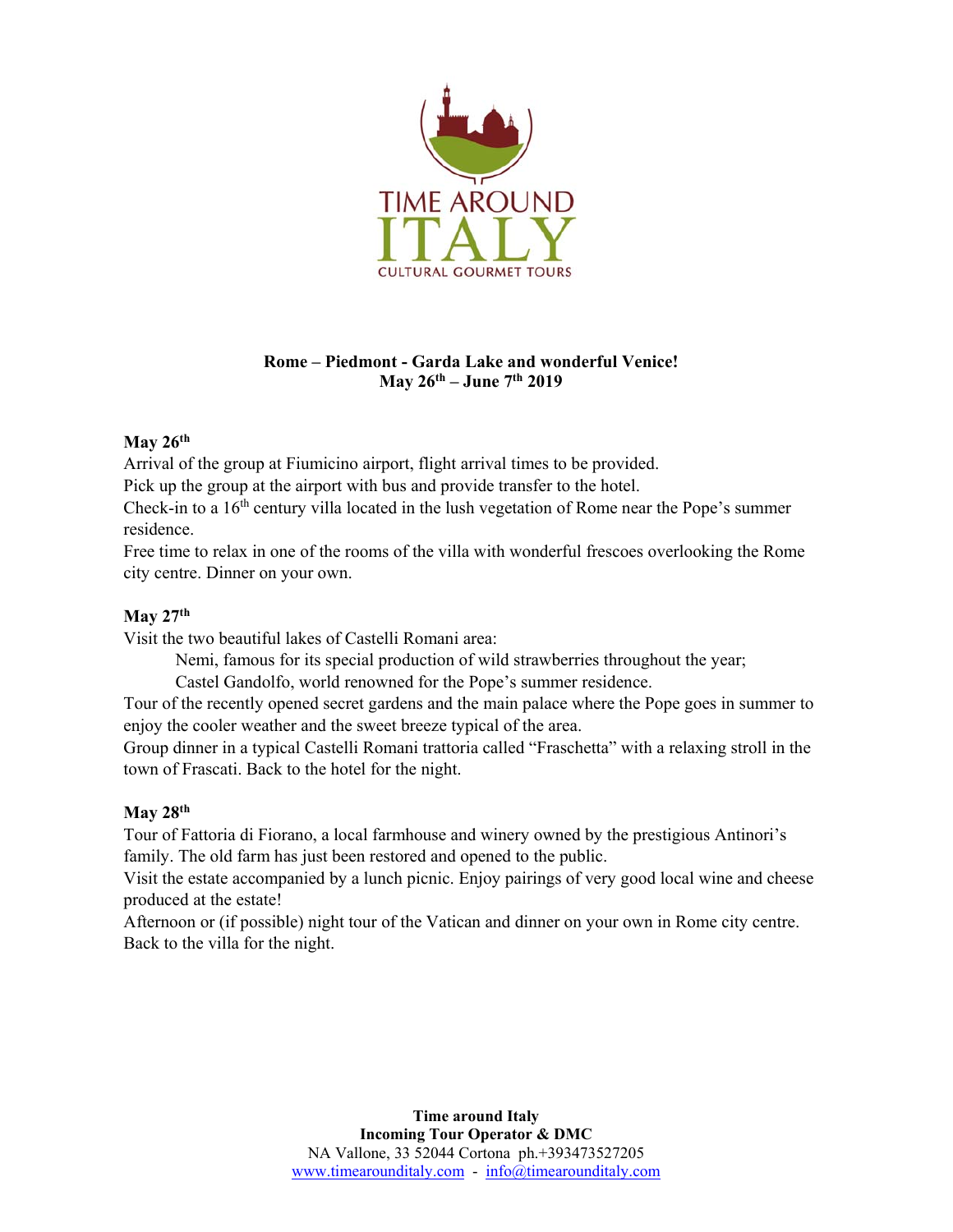

## **May 29th**

Full day journey to Alba, in amazing Piedmont!

Hotel check-in in Alba city centre and welcome dinner on the terrace of the hotel. Relax and enjoy the view after the day trip.

## **May 30th**

Meeting with our local guide Anna and our wine adventure will begin!

Truffle hunting in the wood of Barbaresco area followed by a nice truffle aperitif.

Lunch in a typical Barbaresco trattoria in the heart of the village, visit of the town on your own.

Afternoon tour of the Castello di Neive, one of the most ancient wineries of the Langhe region, followed by wine tasting of a selection of their wines still aged in small barrels.

Tour of the town of Neive on your own. Enjoy the breathtaking landscape of the beautiful Piedmont countryside. Back to the hotel for the night with dinner on your own.

## **May 31st**

Full day tour of Barolo wine area, with visits to the most interesting spots of the Langhe and the Barolo, a stunning castle overlooking the vineyards.

Guided tour to Marchesi di Barolo winery and its 19<sup>th</sup> century cellars followed by lunch at their "Vineria" accompanied by a selection of their special wines.

Afternoon stop to a local cheese farm for a stroll in the pastures where a particular kind of native sheep live. Enjoy a tasting of their typical sheep cheese and cold cuts.

Free time and back to the hotel for the night. Dinner on your own.

# **June 1st**

Departure for Garda Lake with stop in Verona, the romantic city of Romeo & Juliet! Guided tour of the city in the morning with a quick view of the Juliet balcony, we cannot miss it of course!

Afternoon arrival to Garda Lake in the town of Gardone, check-in at the hotel by the lake and welcome dinner.

## **June 2nd**

Free day on the lake to enjoy the area at your own pace, suggestions available for activities to do while there.

> **Time around Italy Incoming Tour Operator & DMC**  NA Vallone, 33 52044 Cortona ph.+393473527205 www.timearounditaly.com - info@timearounditaly.com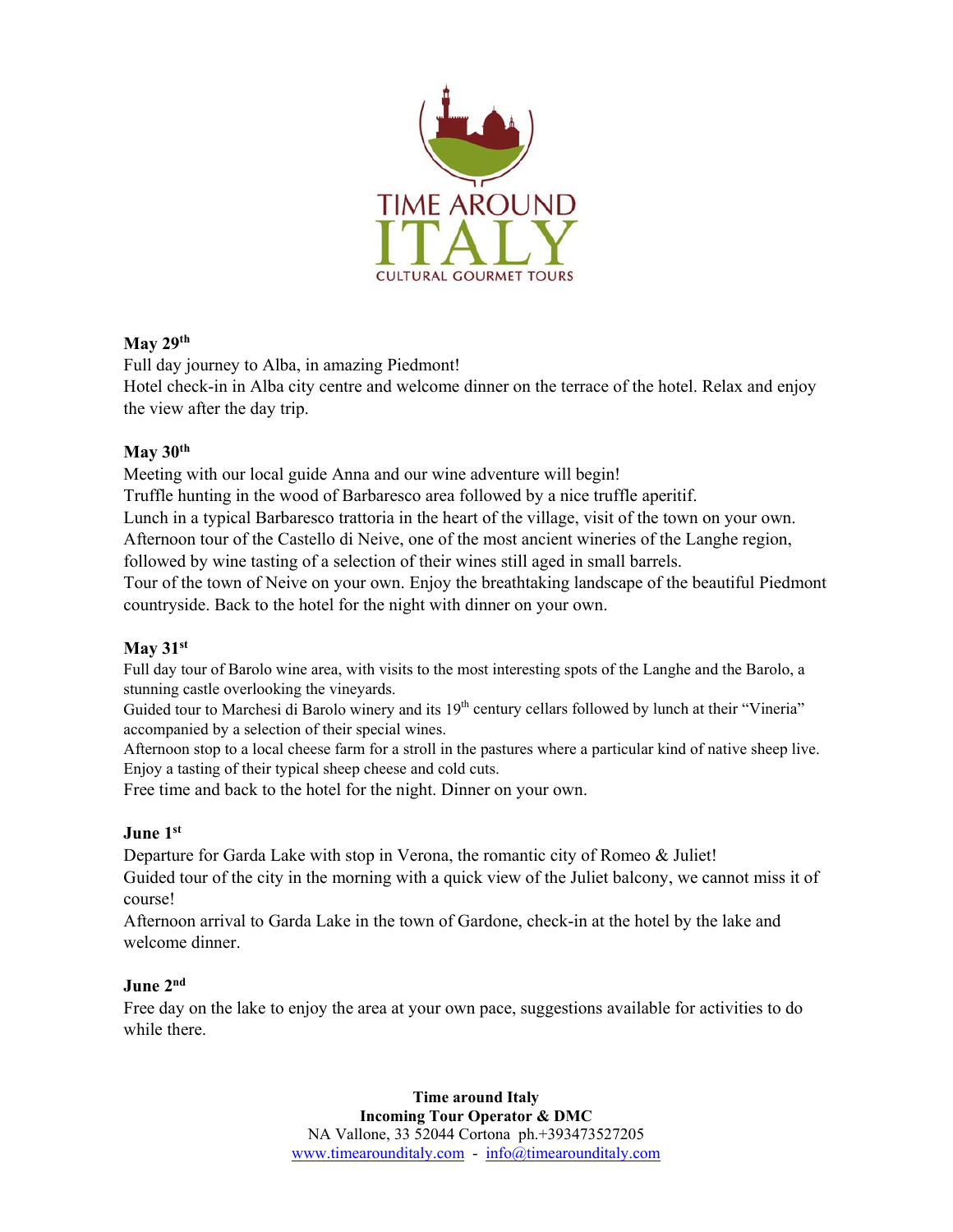

## **June 3rd**

Departure from the harbour by ferry in front of the hotel to visit Isola del Garda, a private island. The island is owned by a noble Italian family that has made an exception to allow us to visit the private island.

The tour of the island takes you through magnificent English and Italian gardens, as well as some rooms inside the neo-gothic Venetian style villa.

At the end of the tour we will enjoy a nice light lunch in the gardens and will come back to the mainland for an afternoon visit to the lake town of Salò followed by group dinner on the harbour.

#### **June 4th**

Morning trip includes a visit to the lake town of Sirmione, the Scaligero castle built on the water and the dock area.

Half day free for visiting the area and dinner on your.

Back to the hotel for the night.

## **June 5th**

Departure for wonderful Venice!

Transfer by ferry to the city centre and check-in at the hotel.

Afternoon guided tour to the heart of the city to get familiarized with a special place that you will never forget.

Free time to explore the town on your own. By night it's just spectacular! Dinner on your own.

#### **June 6th**

Private transfer by ferry to two very special islands of the Venice lagoon:

Island of Mazzorbo famous for its vineyards on the water.

The colourful Burano, connected by a bridge only.

Tour of the islands with a visit to the vineyards followed by a wine tasting and a farewell dinner on the water!

Back to the hotel for the night.

#### **June 7th**

Check-out and Arrivederci bella Italia!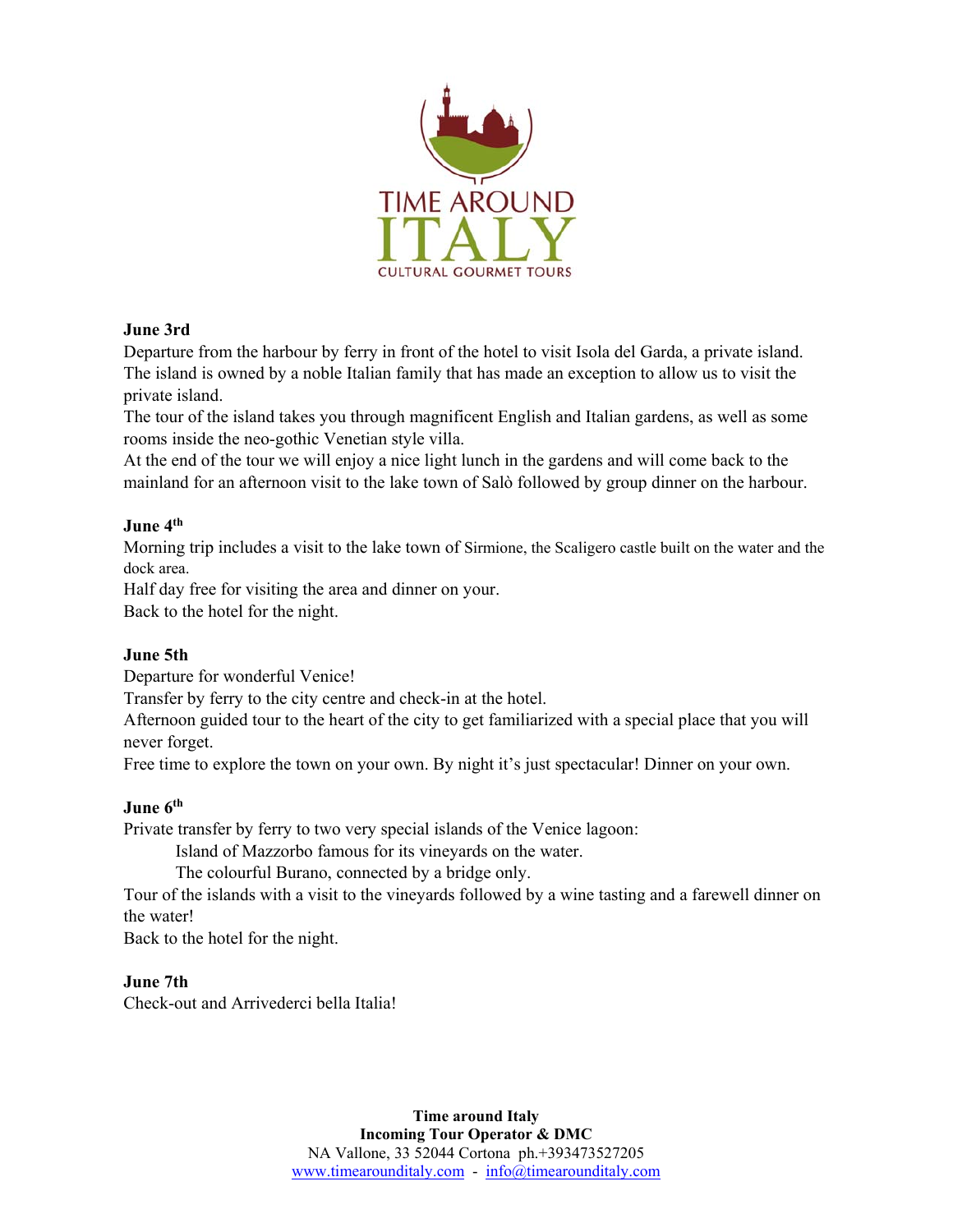

## **Quote for the tour described above: 3200,00€ per person in double occupancy**

#### **The quote includes:**

-Transfer services on a 52-seat bus for locations specified, including fuel and tolls.

- Ferry transfers in Venice.

-Accommodations are for double room occupancy at the following hotels offering B&B amenities: Park Hotel Villa Grazioli 4-Star (Grottaferrata – Rome) Hotel I Castelli Alba 4-Star Hotel Savoy Palace 4-Star Hotel Belle Epoque 3-Star Venice

- City tax and porterage service at every hotel of the tour.

-Guided tours with English speaking professional guide where specified.

-Admission tickets for the museums/locations described in the itinerary, and earphones when required.

- Lunch or dinners when specified as group or welcome dinner.

-Health and luggage insurance as required by law.

-Accommodation and meals for the drivers when required.

-22% Vat and taxes.

- Bus parking and check points to enter the cities.

## **The quote does NOT include:**

-International and domestic flights

- Meals where a group dinner is not specified.
- Tips and personal extras.
- All that is not specified in " The quote includes".
- Trip cancellation insurance.

**Time around Italy Incoming Tour Operator & DMC**  NA Vallone, 33 52044 Cortona ph.+393473527205 www.timearounditaly.com - info@timearounditaly.com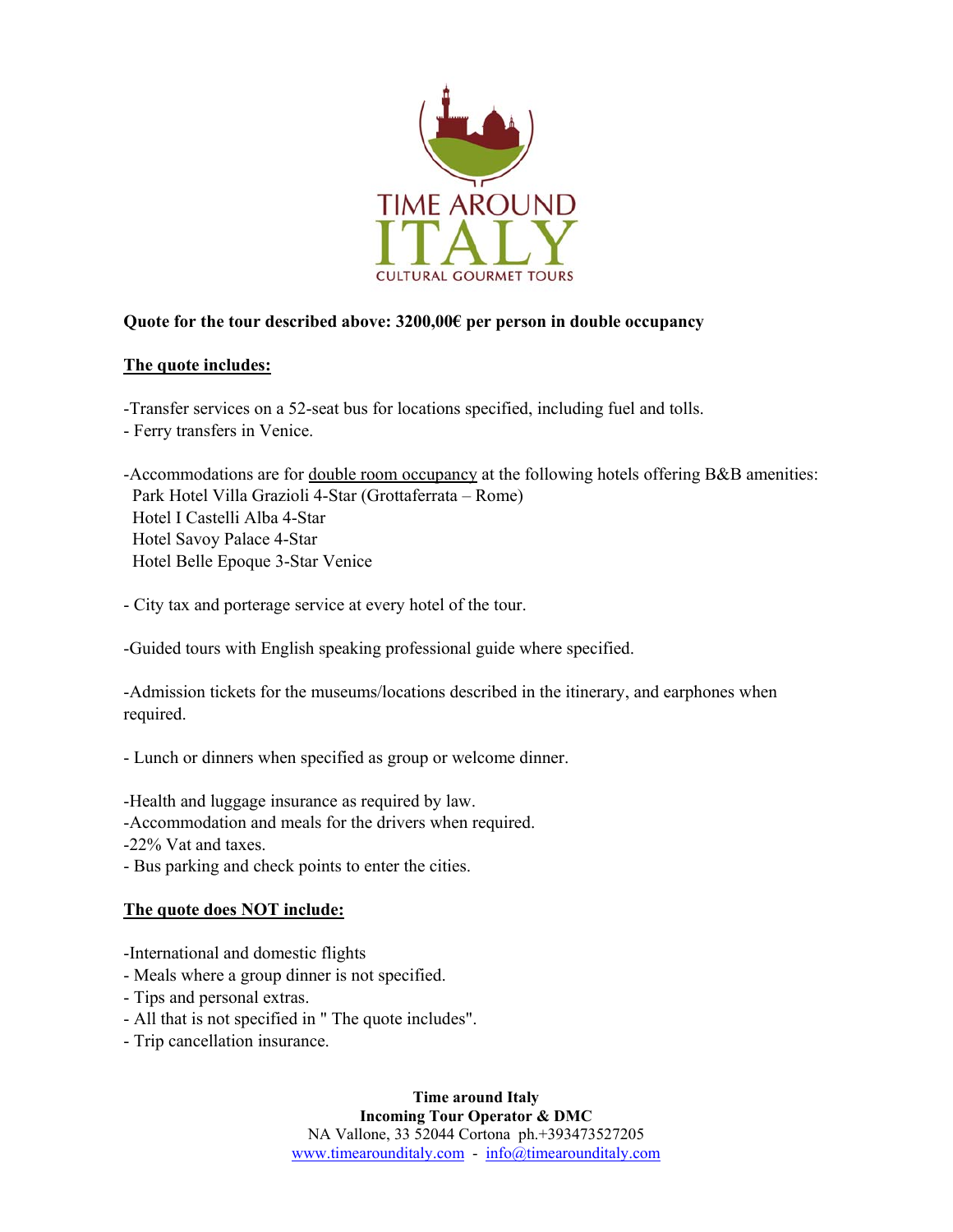

## **Supplements and reductions:**

- Single room or double room in single use to be quoted separately.

- Price reductions for kids can be provided on request.

The quote is valid until July  $8<sup>th</sup>$ , 2018 and based on 52 participants.

Costs may vary dependant on the number of people joining the tour.

Estimate is valid for trip dates indicated, except for deviations which can be documented and not caused by the travel agency.

In case of variation of VAT tax (now at 22%) by the Italian government or of increase of city taxes regulated by the single town halls, we will inform the clients in advance to advise the change of costs.

# **To book the trip:**

A deposit of 30% of the total amount of 3200,00€ is required to secure your place in this heavenly Italian journey!

The deposit will be considered as a confirmation of the trip and will be retained as a penalty fee should you cancel.